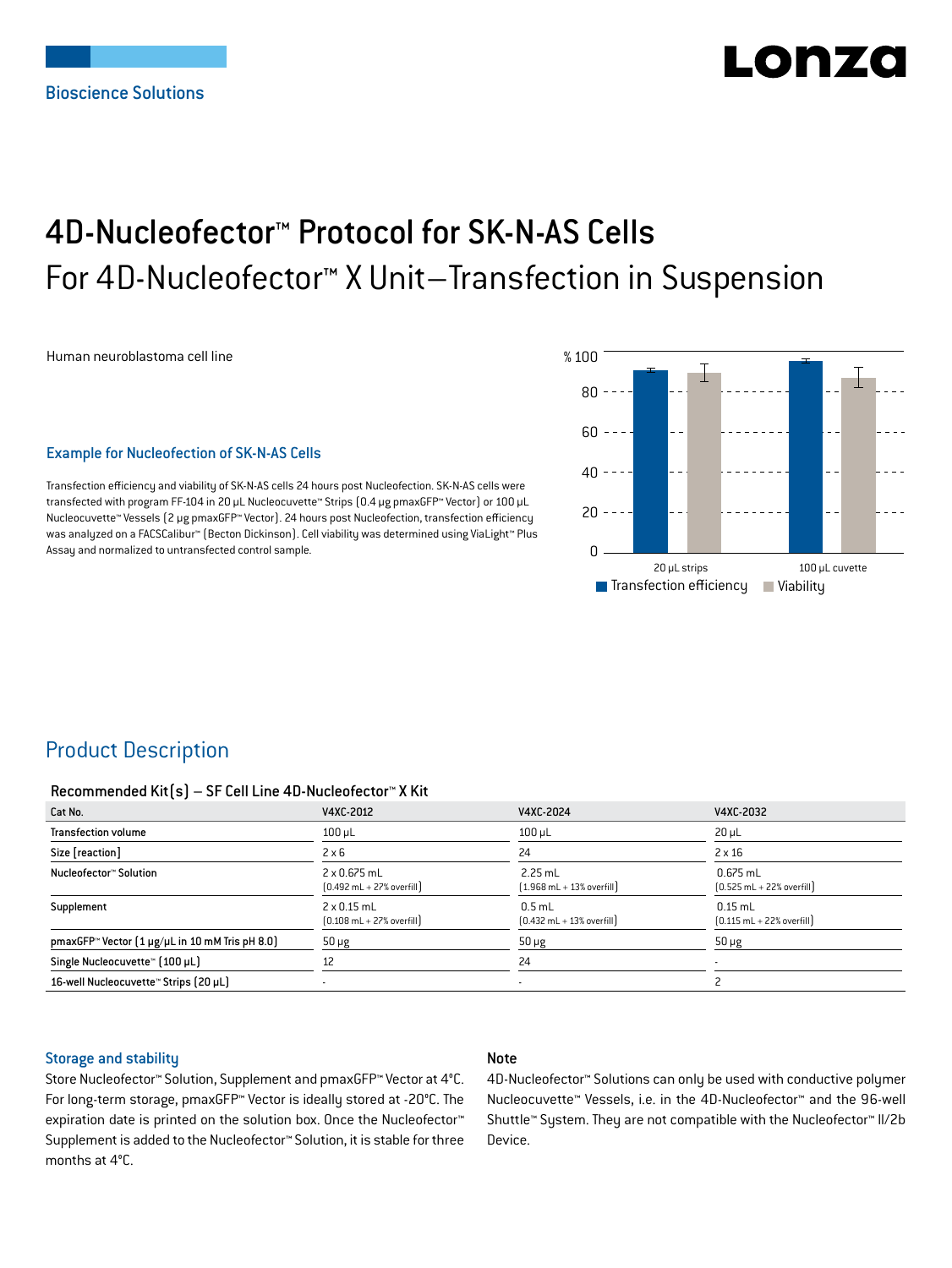## Required Material

#### Note

Please make sure that the entire supplement is added to the Nucleofector™ Solution prior to use. For preparing aliquots, mix Nucleofector™ Solution and Supplement in a ratio of 4.5 : 1 (see Table 1).

- 4D-Nucleofector™ System (4D-Nucleofector™ Core and X Unit)
- Supplemented 4D-Nucleofector™ Solution at room temperature
- Supplied 100 μL single Nucleocuvette™ or 20 μL 16-well Nucleocuvette™ Strips
- Compatible tips for 20 μL Nucleocuvette™ Strips: epT.I.P.S. [US/ CDN: Eppendorf North America, Cat. No. 2491.431, Rest of World: Eppendorf AG, Cat. No. 0030073.266], Matrix TallTips™ [Matrix Technologies Corp., Cat. No. 7281] or LTS Tips [Rainin Instrument, LLC, Cat. No. SR-L10F, SR/SS-L250S, SR/SS-L300S]. Before using other types of pipette tips, please ensure they reach the bottom of the Nucleocuvette™ wells without getting stuck
- Supplied pmaxGFP™ Vector, stock solution 1μg/μL

#### **Note**

When using pmaxGFP<sup>™</sup> Vector as positive control, dilute the stock solution to an appropriate working concentration that allows pipetting of the recommended amounts per sample (see Table 3). Make sure that the volume of substrate solution added to each sample does not exceed 10% of the total reaction volume (2 μL for 20 μL reactions; 10 μL for 100 μL reactions).

- Substrate of interest, highly purified, preferably by using endotoxin-free kits; A260:A280 ratio should be at least 1.8
- Cell culture plates of your choice
- For detaching cells: Trypsin-Versene (EDTA) [Lonza; Cat. No. 17-161E] and supplemented culture medium or PBS/0.5% BSA.
- Culture medium: DMEM [Lonza; Cat. No: 12-604F] supplemented with 10% calf serum (FCS), 0.1 mM Non-Essential Amino Acids (Lonza; Cat. No. 13-114E) and 100 μg/mL Streptomycin Sulfate, 100 units/mL Penicillin and 0.25 μg/mL Amphotericin B [Lonza; Cat. No. 17-745E]
- Prewarm appropriate volume of culture medium to 37°C (see Table 2)
- Appropriate number of cells/sample (see Table 3)

## 1. Pre Nucleofection

#### Cell culture recommendations

- 1.1 Replace media every  $2 3$  days.
- 1.2 Passage cells at 70 80 % confluency. (About twice per week)
- 1.3 Seed out  $3 \times 10^4$  cells/cm<sup>2</sup>
- 1.4 Subculture 2 3 days before Nucleofection with a ratio of  $1:3 - 1:5$ .
- 1.5 Optimal confluency for Nucleofection: 70 80 %. Higher cell densities may cause lower Nucleofection Efficiencies

#### **Trupsinization**

- 1.6 Remove media from the cultured cells and wash cells once with an appropriate volume of PBS
- 1.7 For harvesting, incubate the cells ~5 minutes at 37°C with an appropriate volume of indicated trypsinization reagent (please see required material)
- 1.8 Neutralize trypsinization reaction with supplemented culture medium or PBS/0.5% BSA once the majority of the cells (>90 %) have been detached

## 2. Nucleofection

For Nucleofection sample contents and recommended Nucleofector™ Program, please refer to Table 3.

- 2.1 Please make sure that the entire supplement is added to the Nucleofector™ Solution
- 2.2 Start 4D-Nucleofector™ System and create or upload experimental parameter file (for details see device manual)
- 2.3 Select/Check for the appropriate Nucleofector™ Program (see Table 3)
- 2.4 Prepare cell culture plates by filling appropriate number of wells with desired volume of recommended culture media (see Table 2) and pre-incubate/equilibrate plates in a humidified 37°C/5% CO<sub>2</sub> incubator
- 2.5 Pre-warm an aliquot of culture medium to 37°C (see Table 2)
- 2.6 Prepare plasmid DNA or pmaxGFP™ Vector or siRNA (see Table 3)
- 2.7 Harvest the cells by trypsinization (please see  $1.6 1.8$ )
- 2.8 Count an aliquot of the cells and determine cell density
- 2.9 Centrifuge the required number of cells (see Table 3) at 90xg for 10 minutes at room temperature. Remove supernatant completely
- 2.10 Resuspend the cell pellet carefully in room temperature 4D-Nucleofector™ Solution (see Table 3)
- 2.11 Prepare samples by dividing cell suspension according to number of substrates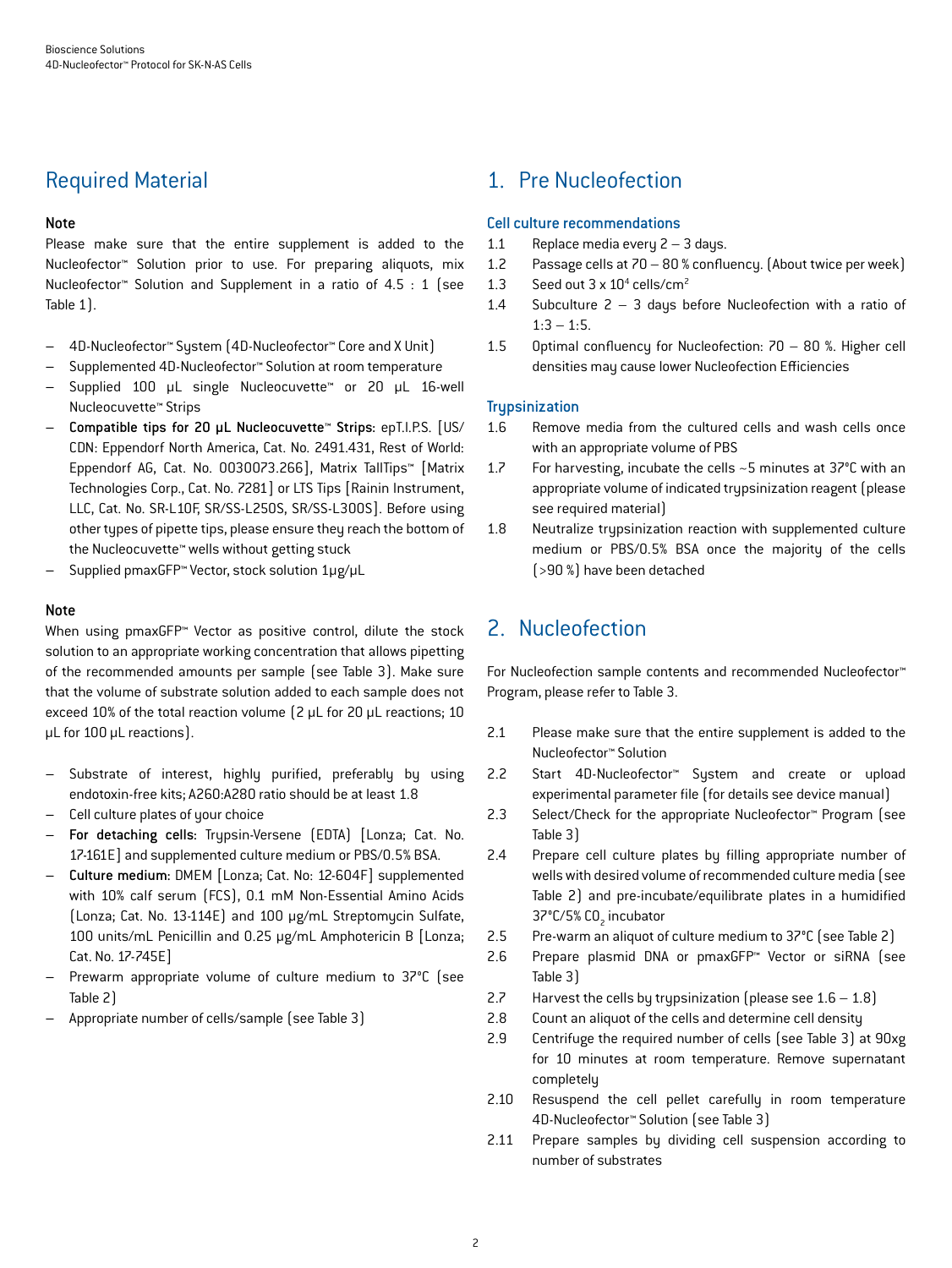- 2.12 Add required amount of substrates to each aliquot (max. 10% of final sample volume)
- 2.13 Transfer mastermixes into the Nucleocuvette™ Vessels

#### Note

As leaving cells in Nucleofector™ Solution for extended periods of time may lead to reduced transfection efficiency and viability it is important to work as quickly as possible. Avoid air bubbles while pipetting.

- 2.14 Gently tap the Nucleocuvette™ Vessels to make sure the sample covers the bottom of the cuvette
- 2.15 Place Nucleocuvette™ Vessel with closed lid into the retainer of the 4D-Nucleofector™ X Unit. Check for proper orientation of the Nucleocuvette™ Vessel
- 2.16 Start Nucleofection process by pressing "Start" on the display of the 4D-Nucleofector™ Core Unit (for details, please refer to the device manual)
- 2.17 After run completion, carefully remove the Nucleocuvette™ Vessel from the retainer
- 2.18 Resuspend cells with pre-warmed medium (for recommended volumes see Table 2). Mix cells by gently pipetting up and down two to three times. When working with the 100 μL Nucleocuvette™ use the supplied pipettes and avoid repeated aspiration of the sample
- 2.19 Plate desired amount of cells in culture system of your choice (for recommended volumes see Table 2).

## 3. Post Nucleofection

3.1 Incubate the cells in humidified  $37^{\circ}$ C/5% CO<sub>2</sub> incubator until analysis. Gene expression or down regulation, respectively, is often detectable after only  $4 - 8$  hours

#### Table 1: Volumes required for a single reaction

|                                  | 100 µL Single Nucleocuvette™ | 20 µL Nucleocuvette™ Strip |
|----------------------------------|------------------------------|----------------------------|
| Volume of Nucleofector™ Solution | 82 µL                        | 16.4 uL                    |
| <b>Volume of Supplement</b>      | $18 \mu L$                   | 3.6 µL                     |

#### Table 2: Required amounts of cells and media for Nucleofection

|                                               |                                    | 100 µL Single Nucleocuvette™            | 20 µL Nucleocuvette™ Strip |
|-----------------------------------------------|------------------------------------|-----------------------------------------|----------------------------|
| Culture plate format                          |                                    | 12-well plate                           | 96-well plate              |
| Culture medium                                | Pre-filled in plate                | 2000 uL                                 | 175 uL                     |
|                                               | Added to sample post Nucleofection | 400 uL                                  | 80 uL                      |
| Volume of sample transferred to culture plate |                                    | complete sample (use supplied pipettes) | 25 uL                      |
| Final culture volume                          |                                    | $2500 \mu L$                            | $200 \mu L$                |

#### Table 3: Contents of one Nucleofection sample and recommended program

|                                |                                         | 100 µL Single Nucleocuvette™                                                         | 20 µL Nucleocuvette™ Strip                                                             |
|--------------------------------|-----------------------------------------|--------------------------------------------------------------------------------------|----------------------------------------------------------------------------------------|
| Cells                          |                                         | $1 \times 10^6$<br>(Lower or higher cell numbers may influence transfection results) | $2 \times 10^{5}$<br>[Lower or higher cell numbers may influence transfection results] |
| Substrate*                     | pmaxGFP™ Vector                         | 2 µg                                                                                 | $0.4 \mu g$                                                                            |
| or                             | plasmid DNA (in H <sub>2</sub> O or TE) | $1-5 \mu g$                                                                          | $0.2 - 1 \mu g$                                                                        |
| or                             | siRNA                                   | 30-300 nM siRNA (3-30 pmol/sample)                                                   | 30-300 nM siRNA (0.6-6 pmol/sample)                                                    |
| SF 4D-Nucleofector™ X Solution |                                         | $100$ $\mu$ L                                                                        | $20 \mu L$                                                                             |
| Program                        |                                         | FF-104                                                                               | FF-104                                                                                 |

\* Volume of substrate should comprise maximum 10% of total reaction volume